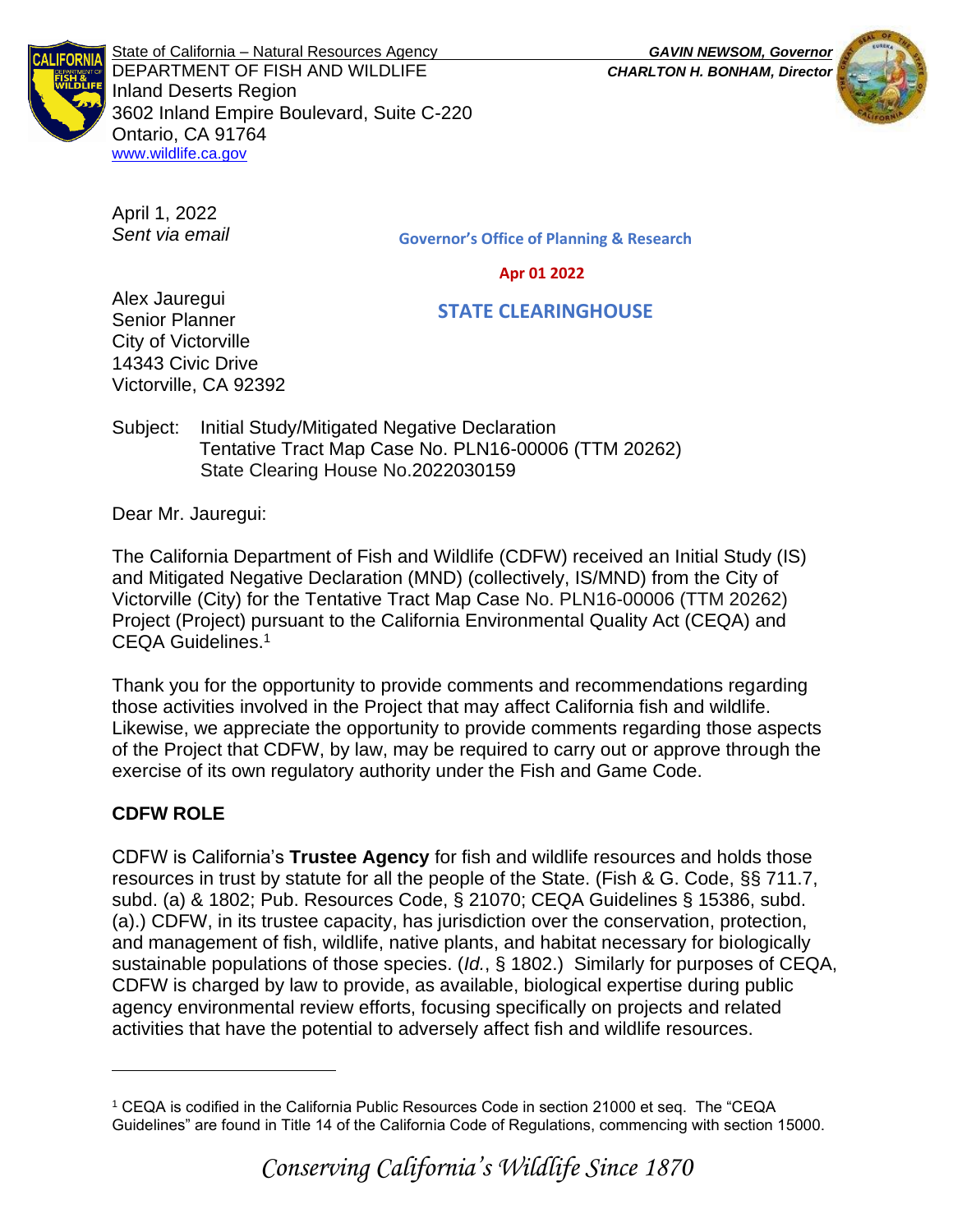Alex Jauregui, Senior Planner City of Victorville April 1, 2022 Page 2 of 18

CDFW is also submitting comments as a **Responsible Agency** under CEQA. (Pub. Resources Code, § 21069; CEQA Guidelines, § 15381.) CDFW expects that it may need to exercise regulatory authority as provided by the Fish and Game Code. As proposed, for example, the Project may be subject to CDFW's lake or streambed alteration regulatory authority. (Fish & G. Code, § 1600 et seq.) Likewise, to the extent implementation of the Project as proposed may result in "take" as defined by State law of any species protected under the California Endangered Species Act (CESA) (Fish & G. Code, § 2050 et seq.), the project proponent may seek related take authorization as provided by the Fish and Game Code.

## **ASSEMBLY BILL (AB) 819**

Assembly Bill (AB) 819 was signed into law by Governor Gavin Newsom on July 16, 2021 and became effective January 1, 2022**.** AB 819 requires lead agencies to submit certain environmental documents and notices electronically to the State Clearinghouse (SCH) at Office of Planning and Research (OPR). Thus, as of January 1, 2022, lead agencies must take the following actions to comply with CEQA:

- File on CEQAnet Draft Environmental Impact Reports (DEIR), proposed Negative Declarations (ND), proposed Mitigated Negative Declarations (MND) must be filed electronically on CEQAnet ( [https://ceqanet.opr.ca.gov/\)](https://ceqanet.opr.ca.gov/) – as opposed to submitting hard copies.
- Post on Agency website Draft, proposed, and final environmental documents including DEIRs, EIRs, NDs, MNDs – as well as any Notice of Preparation (NOP), Notice of Determination (NOD), Notice of Completion, or Notice of Scoping Meetings must be posted on the lead agency's website if it has one. Also, notices of availability (NOAs) and hearings related to the DEIR or ND are required to be posted on the lead agency's website, in addition to prior methods of giving notice.
- File and Post with County NODs must be filed electronically with the county clerk if electronic filings are offered by the county. There is an option to post NODs either in the country clerk's office or on the county clerk's website for a period of 30 days. Additionally, NOPs and NOAs will need to be posted on the county clerk's website and physically, by hard copy, in the county clerk's office.
- Option to email NOPs If an EIR is required, any NOP may be emailed, rather than mailed, to each entity requiring personal notice – the responsible agency, any public agency with jurisdiction over natural resources affected by the project, and OPR.
- State Agency Filings State lead agencies are required to file NODs and NOEs electronically on CEQAnet and no longer need to submit hard copies. The filed notice must be available for public inspection on the OPR website for no less than 12 months.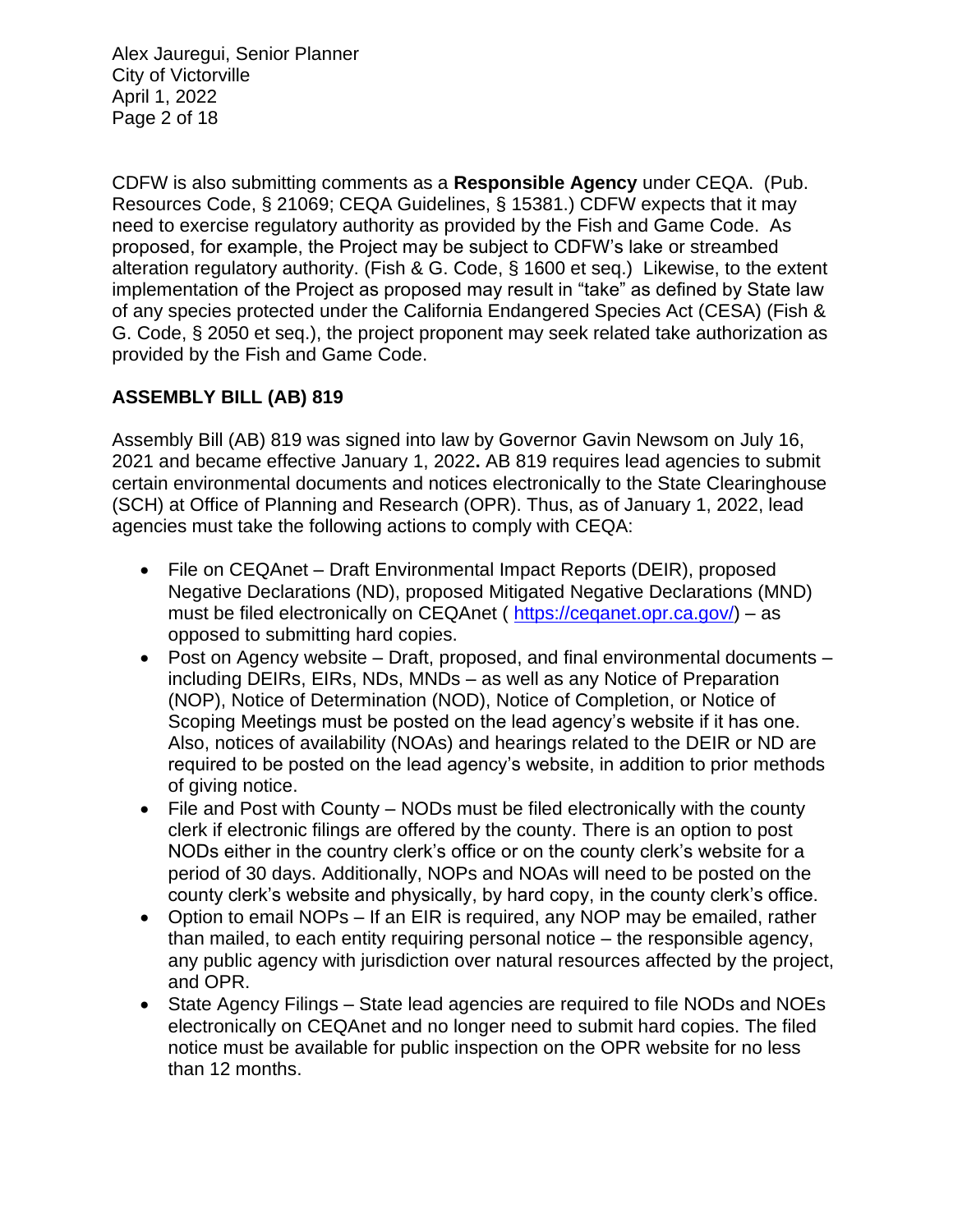Alex Jauregui, Senior Planner City of Victorville April 1, 2022 Page 3 of 18

> • Public Agency Notice of Completion – Public agencies must file notices of completion on CEQAnet, rather than mailing a paper copy.

## **PROJECT DESCRIPTION SUMMARY**

The Project site is in the City of Victorville, San Bernadino County, California; Latitude 34.49796 N and Longitude -117.41334 W. The Project site is located at the intersection of Maricopa Road and Fremont Road in between Bellflower Street and Mesa View Drive. The Project proposes the development of 80 acres for single-family homes on Assessor's Parcel Number (APN) 3096-311-02.

#### **Timeframe:** Unavailable

## **COMMENTS AND RECOMMENDATIONS**

The MND recognizes the presence of western Joshua tree (*Yucca brevifolia*) (WJT) -a candidate for listing as threatened under CESA-, the potential presence of burrowing owl (*Athene cunicularia*) and Fish and Game Code section 1602 resources on the Project site. Although CDFW appreciates that the MND considers a CESA Incidental Take Permit (ITP) for the removal of WJT, CDFW is concerned over the lack of substantial evidence provided in the IS/MND in support of the MND's Statement of Findings, as no impact analysis for WJT was performed, and no focused surveys were conducted to quantify WJT present on the Project site. Instead, the MND defers a "comprehensive survey" for WJT to a future date. Thus, CDFW recommends that a final MND (termed hereafter as 'final MND') quantifies WJT presence and assesses direct impacts to WJT individuals, WJT seedbank, and indirect impacts to WJT from destruction or modification of habitat at the Project location, as described in item four below (see 4. WJT). Further, CDFW requests that the MND adopt biological (BIO) mitigation measure (MM) 10 below, which describes the CESA and ITP processes.

The MND's Biological Assessment identifies a drainage channel located on the western portion of the Project site, which per the MND, "may be considered jurisdictional waters of the State". Based on aerial imagery, CDFW has identified that the channel is an ephemeral stream subject to Fish and Game Code section 1602. As identified by the MND, the Project is located within the Adjudicated Mojave Basin Area-Alto subbasin, under the purview and jurisdiction of the Mojave Water Agency (MWA). In accordance with MWA's twenty-eighth draft 2020-2021 annual report (Report)<sup>2</sup>, "...geotechnical and geohydrology investigations continue in the upper Alto, Oeste and western Este Subareas continued…[which]…will provide better information and data to use in determining the best locations for future off-river recharge basins." The Report

<sup>2</sup> Mojave Water Agency 2020-2021 DRAFT Twenty-eight Annual Report. https://www.mojavewater.org/files/28DraftAR2021.pdf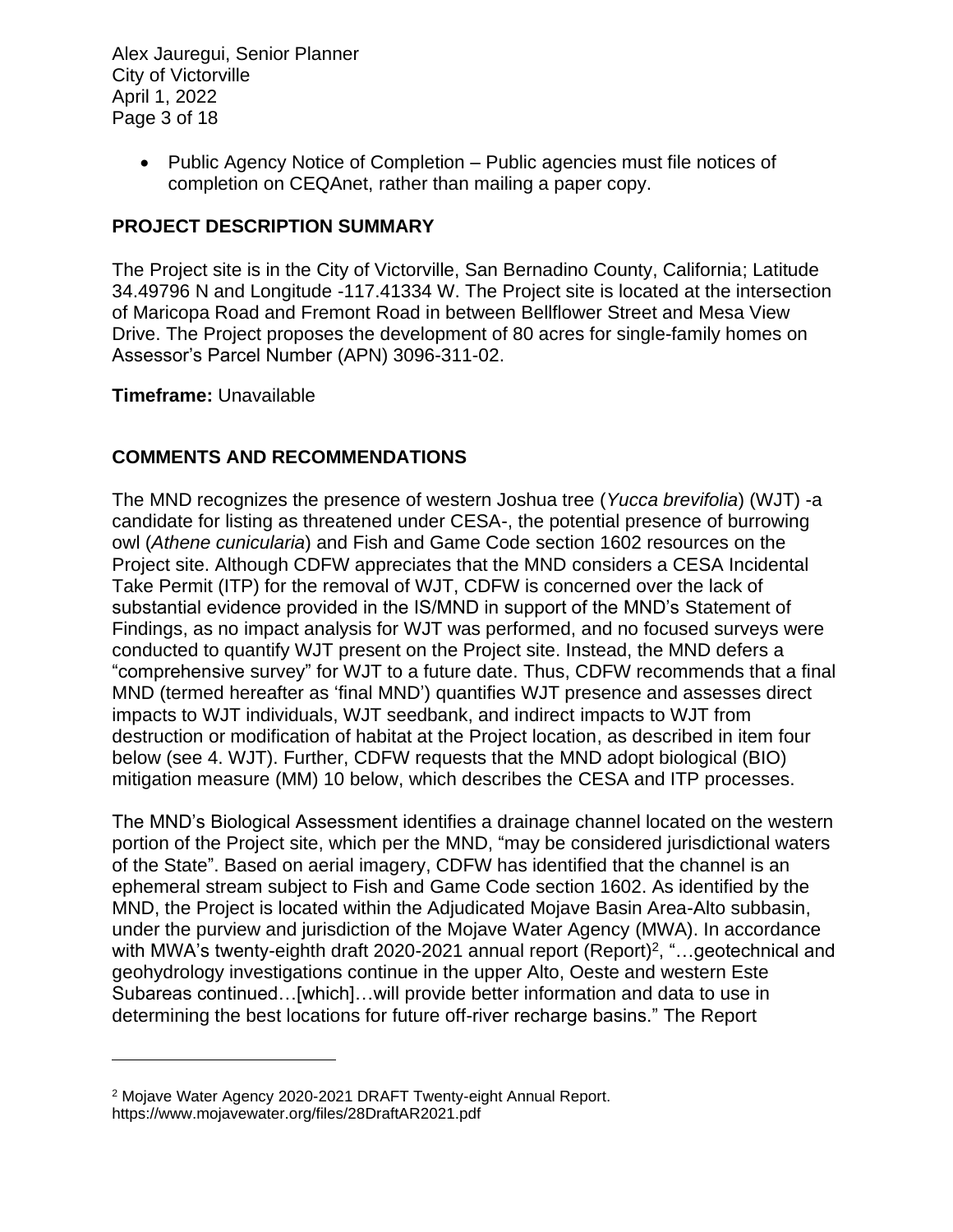Alex Jauregui, Senior Planner City of Victorville April 1, 2022 Page 4 of 18

specifically indicates that "water levels in the western portion of the Alto [areas within the Alto subbasin west of the Mojave River] in the regional aquifer exhibit declines consistent with locally heavy pumping and limited local recharge." Thus, CDFW recommends the City proposes avoiding impacting: the ephemeral stream, the potential groundwater infiltration, and the groundwater recharge within the west Alto subbasin. Where impacts are unavoidable, CDFW recommends that in the final MND, the City include designs that foster groundwater infiltration and maintain wide, sinuous, softbottom channels and banks, that do not result in hydraulic jump or increased velocity of storm flows. The City should also submit to CDFW a Lake and Streambed Alteration (LSA) Notification, as outlined in MM BIO-12 below (see 5. LSA Notification).

CDFW appreciates that a habitat assessment for burrowing owl was conducted, which confirmed suitable habitat for burrowing owl on the Project site. Additionally, the MND states that focused burrowing owl surveys were conducted on October 19, 2021, at which time one burrowing owl was found located on the northeastern portion of the Project site about 180 yards from the north edge of the Project site. Because CDFW is not in receipt of the survey results and the focused surveys were conducted outside of the burrowing owl nesting season (burrowing owls typically nest February 1 through August 31), CDFW is concerned that focused surveys for burrowing owl may not have been performed according to the '2012 Staff Report on Burrowing Owl Mitigation' (California Department of Fish and Wildlife, 2012), which indicates that "it is most effective to conduct breeding and nonbreeding season surveys…". CDFW exclusively recommends the 2012 Staff Report on Burrowing Owl Mitigation for any project that is surveying and evaluating impacts to burrowing owls, as well as developing and implementing avoidance, minimization, and mitigation measures. Regardless, CDFW also appreciates the inclusion of MM BIO-1, which requires a pre-construction burrowing owl survey and MM BIO-2, which considers avoidance of nesting burrowing owls, passive relocation, and mitigation in accordance with the 2012 Staff Report on Burrowing Owl Mitigation. CDFW offers mitigation and survey recommendations for MM BIO-1 and MM BIO-2 below (see 1. Pre-construction Surveys and 2. Burrowing Owl, respectively).

CDFW is concerned regarding the adequacy of MM BIO-1 and MM BIO-7 proposed by the City to mitigate potential impacts to nesting birds, since MM BIO-1 does not provide a pre-construction nesting bird survey protocol and MM BIO-7 does not clearly define the nesting bird season. Thus, CDFW recommends revisions to MM BIO-1 and BIO 7, as per below (see 1. Pre-construction Surveys and 3. Nesting Birds, respectively).

CDFW is further concerned that floristic focused plant surveys were not completed to form a complete inventory of rare plants within the Project area. Considering this, the City has not provided a proper analysis or basis to support the determination that the Project's impacts on sensitive plants would be less than significant. Thus, CDFW recommends that prior to Project implementation, and during the appropriate season, the City conducts botanical field survey following the 'Protocols for Surveying and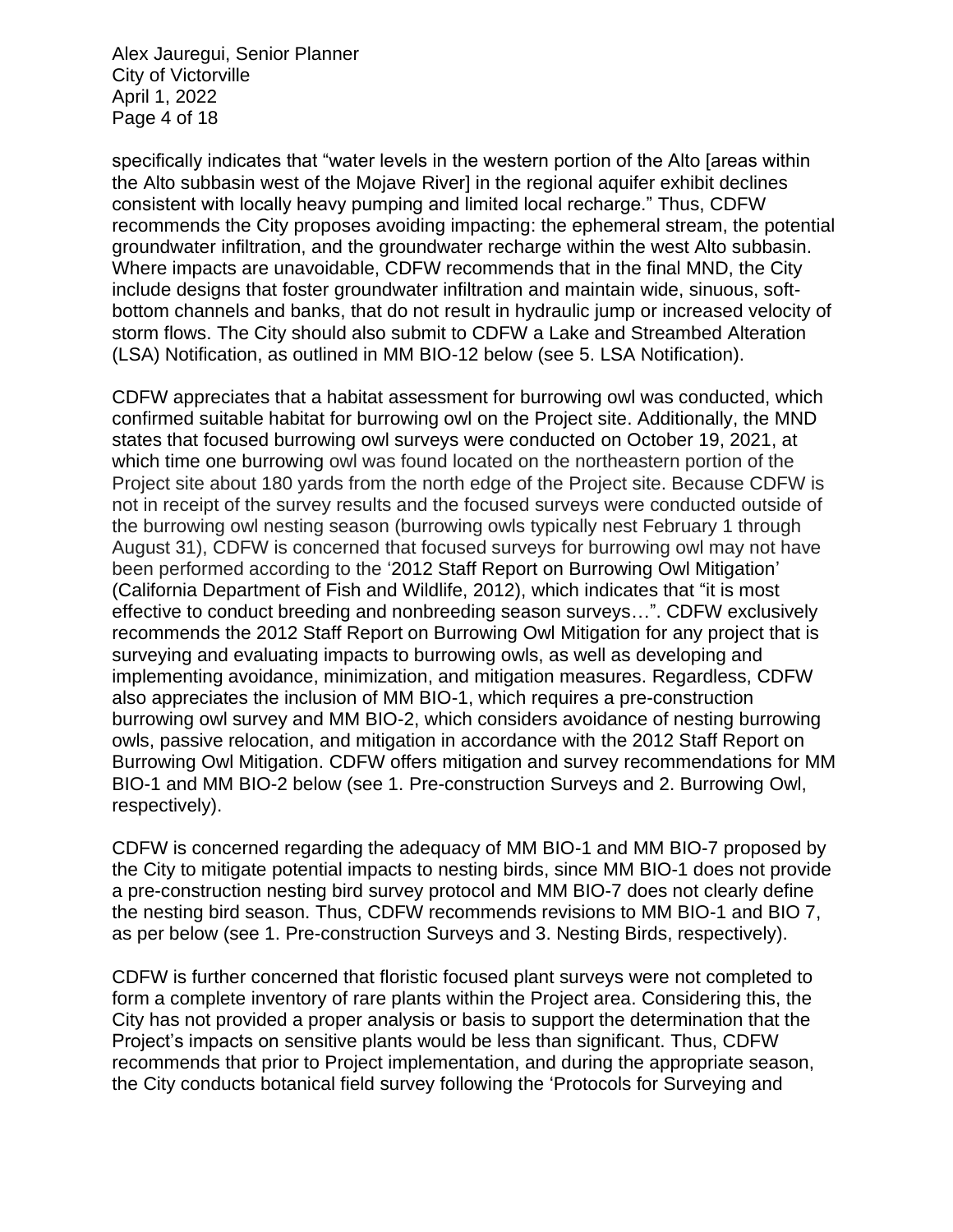Alex Jauregui, Senior Planner City of Victorville April 1, 2022 Page 5 of 18

Evaluating Impacts to Special Status Native Plant Populations and Sensitive Natural Communities' (CDFW 2018), as per MM BIO 15 below (see 6. Sensitive Plants).

Thus, considering all of the above, CDFW offers the mitigation measures presented below along with comments/recommendations to assist the City in adequately mitigating the Project's potentially significant impacts on WJT, nesting birds, burrowing owl, sensitive plants, and Fish and Game Code section 1602 resources. CDFW requests that the City adopt the mitigation measures listed below and in Attachment 1 (Mitigation Monitoring and Reporting Program) prior to finalizing the MND:

## **Biological Measures**

1. Pre-construction Surveys. CDFW recommends MM BIO-1 be revised as follows (edits are in strikethrough and **bold**):

BIO-1

Pre-construction surveys for burrowing owls**,** and other sensitive wildlife species (i.e. Desert Tortoise, Desert Kit Fox, American Badger, and nesting birds)**, and sensitive plants shall be conducted** on the Project site and in the surrounding area in accordance with California Department of Fish and Wildlife approved protocols for each species shall be conducted no more than 30-days prior to ground disturbing activities in accordance with best practices identified by the California Department of Fish and Wildlife **described below in BIO-7 (nesting birds), BIO-2 (burrowing owl), and BIO-15 (sensitive plants)**. If ground disturbing activities are delayed for more than 30-days (including the restarting of activities after project/ground disturbing delays of 30-days or more), additional surveys **shall** will be required.

2. Burrowing Owl. CDFW recommends MM BIO-2 be revised as follows (edits are in strikethrough and **bold**):

BIO-2

If burrowing owls are observed on the project site during future surveys the California Department of Fish and Wildlife shall be immediately notified and mitigations shall be required to reduce impacts to less than significant, including the following as approved by the California Department of Fish and Wildlife and in accordance with the updated CDFW Staff Report on Burrowing Owl Mitigation (2012) **No less than 14 days prior to the initiation of any Project activities within suitable habitat, a qualified biologist shall conduct take avoidance surveys in accordance with the Staff Report on Burrowing Owl Mitigation (Department of Fish and Game, March 2012). If no burrowing owl(s) are observed on site during the take avoidance survey, a letter shall be prepared by the qualified biologist documenting the results of the survey. The letter shall be submitted to CDFW.**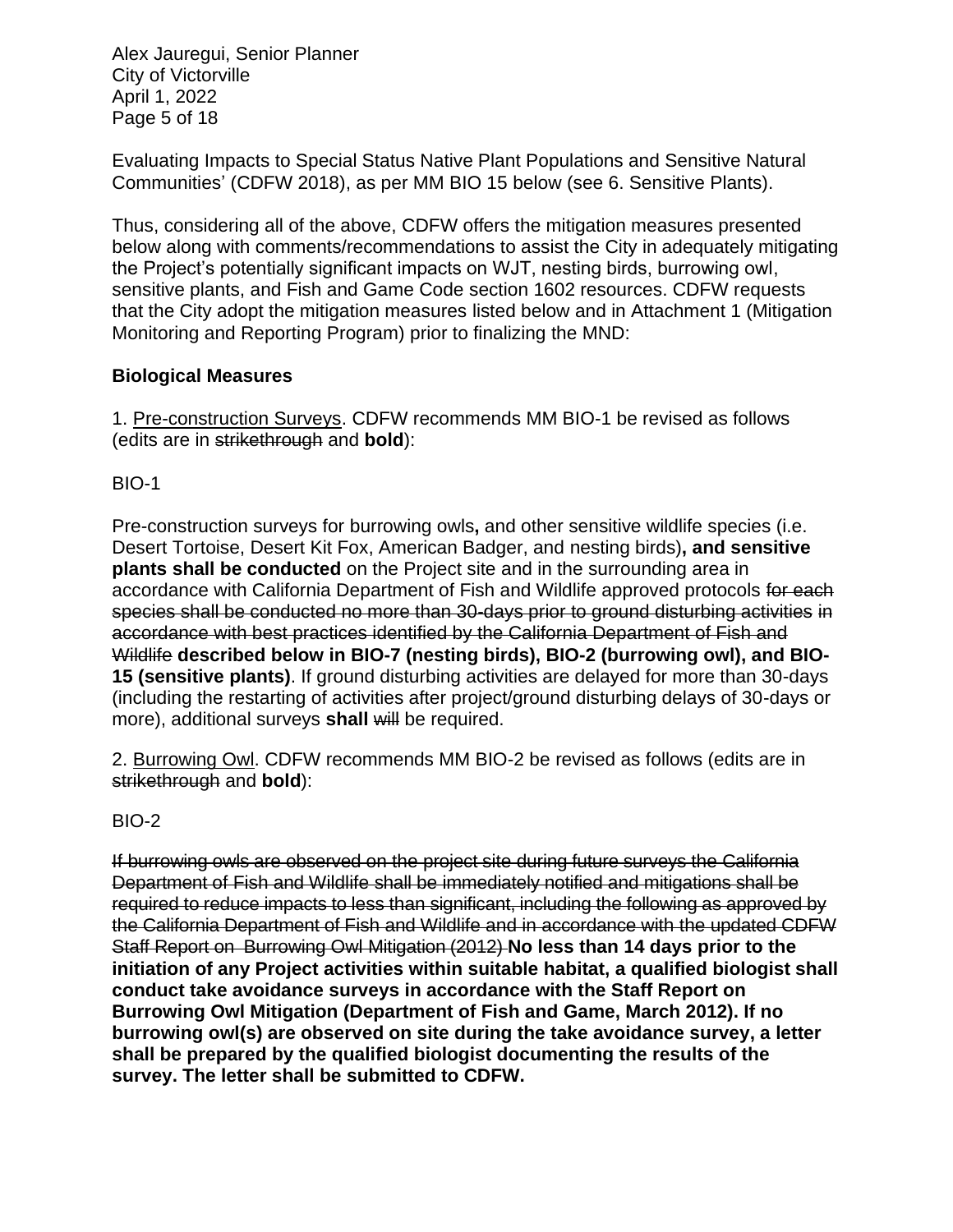Alex Jauregui, Senior Planner City of Victorville April 1, 2022 Page 6 of 18

**If burrowing owl(s) are observed on site during the take avoidance survey, areas occupied by burrowing owls shall be avoided. If burrowing owls cannot be avoided by the Project, then the qualified biologist shall prepare and submit a passive relocation program in accordance with Appendix E (i.e., Example Components for Burrowing Owl Artificial Burrow and Exclusion Plans) of the 2012 Staff Report on Burrowing Owl Mitigation (CDFG 2012) to CDFW for review and approval prior to the commencement of any disturbance activities onsite and proposed mitigation for permanent loss of occupied burrow(s) and habitat consistent with the 2012 Staff Report on Burrowing Owl Mitigation. Survey results shall be submitted to CDFW within 30 days of completion of surveys following the guidelines provided in Appendix D of the Staff Report on Burrowing Owl Mitigation (Department of Fish and Game, March 2012).** 

**If burrowing owl are present on-site the following steps shall be necessary. These steps may change upon consultation with CDFW during the impact assessment and CDFW's review and approval of the passive relocation program:**

- a. Occupied burrowing owl burrows shall not be disturbed during the burrowing owl nesting season (February 1 through August 31) unless a qualified biologist approved by the California Department of Fish and Game verifies through noninvasive methods **that** either: (1) the burrowing owls have not begun egg-laying and incubation; or (2) that juveniles from the occupied burrows are foraging independently and are capable of independent survival.
- b. A burrowing owl survey shall be conducted on all portion of the site between September and January to determine the location of active (non-breeding) burrows.
- **b.** If the Project cannot avoid burrowing owl, Qqualified biologists shall exclude all owls from active burrows using one-way doors **during the non-breeding season (September 1– January 31) or during the breeding season (February 1– August 31), only after a qualified biologist has determined there are no nesting owls and/or juvenile owls are no longer dependent on the burrows**. Concurrently, all inactive burrows and other sources of secondary refuge for burrowing owls shall be collapsed and removed from the site.
- **c.** Following and 24 to 48**-**hour observation period **and 48-hours after installation of one-way doors,** all vacated burrowing owl burrows shall be collapsed.
- **d.** A qualified biologist shall conduct a post-exclusion survey confirming the absence of borrowing owls on the site. **When a qualified biologist determines that burrowing owls are no longer occupying the Project site and passive relocation is complete, construction activities may begin. A final letter report shall be prepared by the qualified biologist documenting the results of the passive relocation and provided to CDFW.** Should newly occupied burrows be discovered on the site the exclusion shall be repeated **as outlined in the CDFWapproved passive relocation program**.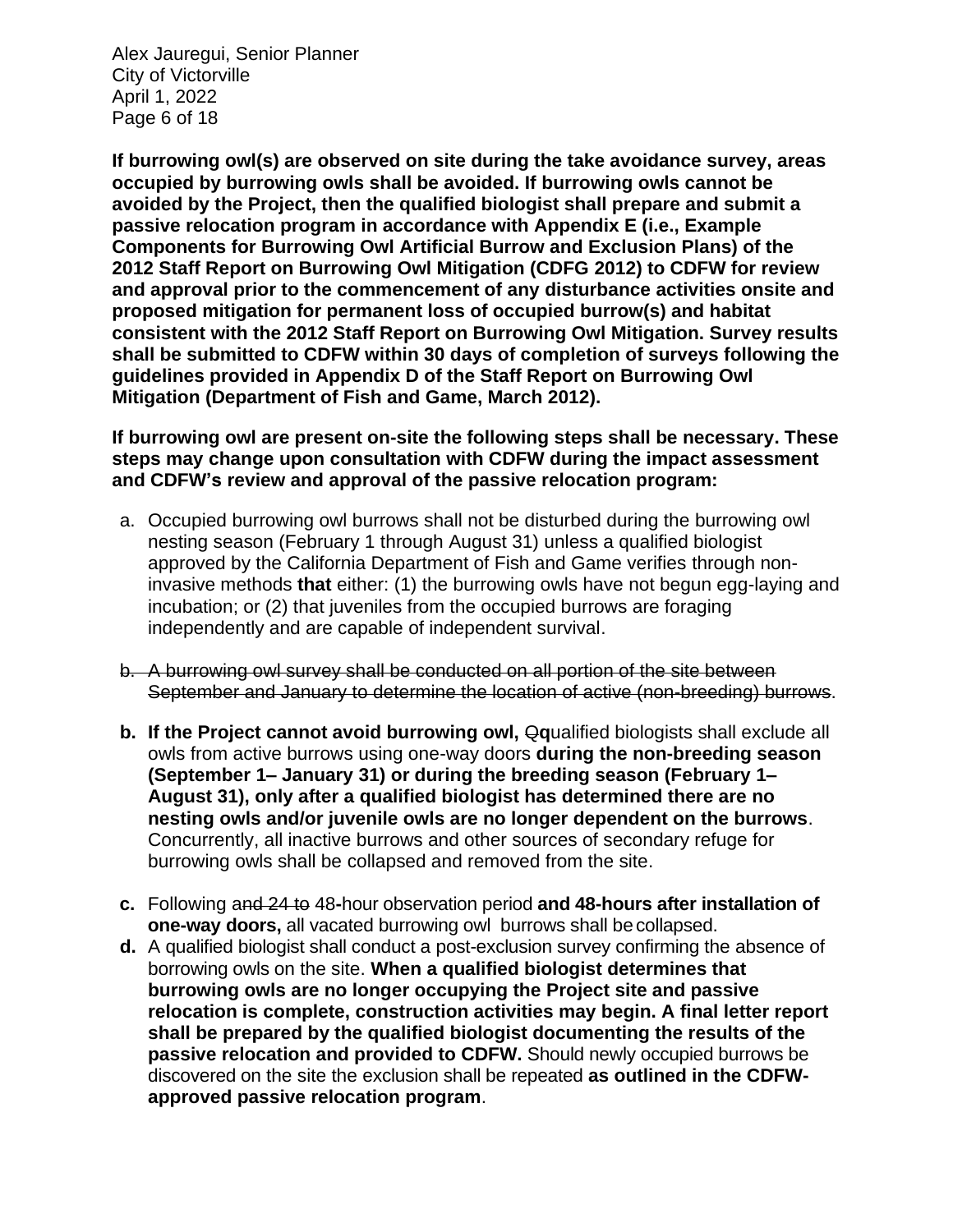Alex Jauregui, Senior Planner City of Victorville April 1, 2022 Page 7 of 18

- **e.** A final clearance survey confirming the absence of active burrowing owl burrows shall be conducted 30-days **2-hours** prior to **initiating** proposed **project activities** site disturbance.
- **f.** Unless deemed unnecessary by the CDFW, Compensatory **burrowing owloccupied** mitigation lands **and the acquisition and conservation thereof** to mitigate for permanent impacts to nesting, occupied, and satellite burrows and burrowing owl habitat shall be provided by the applicant/developer in accordance with CDFW requirements **outlined in the Staff Report on Burrowing Owl Mitigation (Department of Fish and Game, March 2012) at no less than a 2:1 (replacement-to-impact) ratio**.

3. Nesting Birds. CDFW recommends MM BIO-7 be revised as follows (edits are in strikethrough and **bold**):

## BIO-7

All Project activities on-site shall be conducted outside of the nesting bird season (the bird nesting season is **typically from January 1-September 15)** January 15 to August 31) to the maximum extent feasible. **If Project activities begin during the nonnesting season (September 16-December 31), a pre-construction nesting bird survey shall be performed to verify the absence of nesting birds. A qualified biologist shall conduct the pre-activity nesting bird survey within the Project areas (including access routes) and a 300- foot buffer surrounding the Project areas, within 2 hours prior to initiating Project activities**.

**If Project activities begin <b>D**during the nesting bird season **(generally, raptor nesting season is January 1 through September 15; and passerine bird nesting season is February 1 through September 1)**, a qualified biologist shall conduct pre-project nesting bird surveys, implement nest **avoidance** buffers, and conduct monitoring at all active nests within the work area and surrounding 300-foot buffer. Nesting bird surveys shall be conducted by a qualified biologist within 300 feet of all work areas, no more than 3 days prior to commencement of project activities. If active nests containing eggs or young are found, a qualified biologist shall establish an appropriate nest buffer. Nest buffers are species-specific and range from 15 to 100 feet for passerines and 50 to 300 feet for raptors, depending on the planned activity's level of disturbance, site conditions, and the observed bird behavior. **A smaller buffer may be determined by the qualified biologist familiar with the nesting phenology of the nesting species**. Established buffers shall remain until a qualified biologist determines the young have fledged or the nest is no longer active. Active nests shall be monitored until the **qualified** biologist has determined the young have fledged or the project is finished. The qualified biologist has the authority to stop work if nesting pairs exhibit signs of disturbance.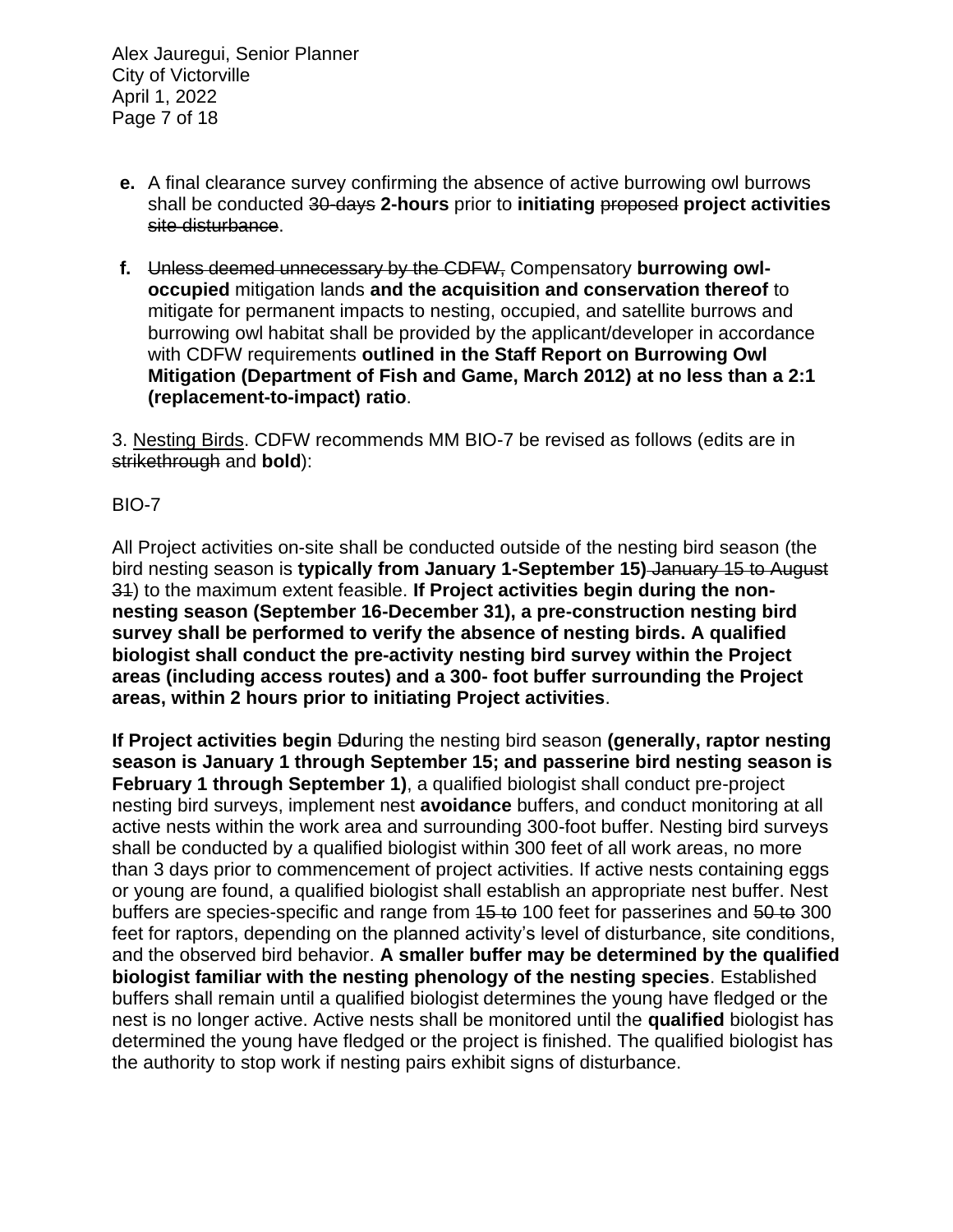Alex Jauregui, Senior Planner City of Victorville April 1, 2022 Page 8 of 18

4. WJT. CDFW is concerned that the City has not provided a complete analysis or basis to support the IS/MND's determination that the Project's impacts to WJT would be less than significant with the identified mitigation (i.e., MM BIO-10). CDFW recommends that prior to finalizing the MND, the City prepare and circulates the results of the proposed comprehensive WJT survey and include results in the final MND. The comprehensive WJT survey should identify and provide: a) the GPS coordinates and accompanying map of each WJT within the Project area; b) the age class of each WJT; c) the number of clonal WJT associated with each parent plant and the methodology used to make this determination; d) a unique numbering system for each WJT, and e) geo-referenced, representative photos of parent trees, clones, and general distribution of WJT across the Project site. Prior to finalizing the MND, CDFW recommends that the City: 1) conduct a WJT impact analysis assessing potential impacts within a 186-foot buffer of each WJT, 2) establish a 300-foot avoidance buffer around each WJT that will not be removed, 3) develop a mitigation strategy for Project impacts to WJT individuals, WJT seedbank, and indirect impacts to WJT from destruction or modification of habitat at the Project location. Indirect impacts to WJT include destruction of WJT's obligate pollinating moth (yucca moth; *Tegeticula synthetica*), while it is dormant in the soil or while it is in its flight phase, which would impact the ability of WJT to sexually recruit new individuals (Sweet et al. 2019). Destruction or modification of habitat at the Project location could also disrupt the seed dispersal behavior of rodents, which is the primary way that WJT seeds are buried at a soil depth suitable for successful germination (Waitman et al. 2012). Destruction or modification of habitat at the Project location could also eliminate nurse plants that are critical for WJT seedling survival (Brittingham and Walker 2000).

CDFW requests the final MND adequately identify and disclose the Project's impacts (i.e., direct, indirect, and cumulative) to WJT and its habitat as noted above, propose mitigation to offset those impacts, demonstrate that impacts are not adverse and are fully mitigated. Further, CDFW recommends MM BIO-10 be revised as follows (edits are in strikethrough and **bold**):

#### BIO-10

Joshua trees shall be protected to comply with the Victorville City Development Code through transplantation, stockpiling and implementation of protective measures as recommended in the Protected Plant Preservation Plan, November 2021. Additionally, prior to the implementation of the recommended measures outlined in the Protected Plant Preservation Plan **and prior to "take" of any western Joshua tree (a Candidate for listing as threatened under the California Endangered Species Act (CESA))**, an **CESA Incidental Take Permit (**ITP**)** shall be obtained from the California Department of Fish and Wildlife (CDFW) for any Joshua Tree on-site removed from its current position as deemed applicable by the CDFW. **California Fish and Game Code section 86 defines "take" as "hunt, pursue, catch, capture, or kill, or attempt to hunt, pursue, catch, capture, or kill". Take of any CESA-listed species is prohibited except as authorized by state law (Fish and Game Code, §§ 2080 &**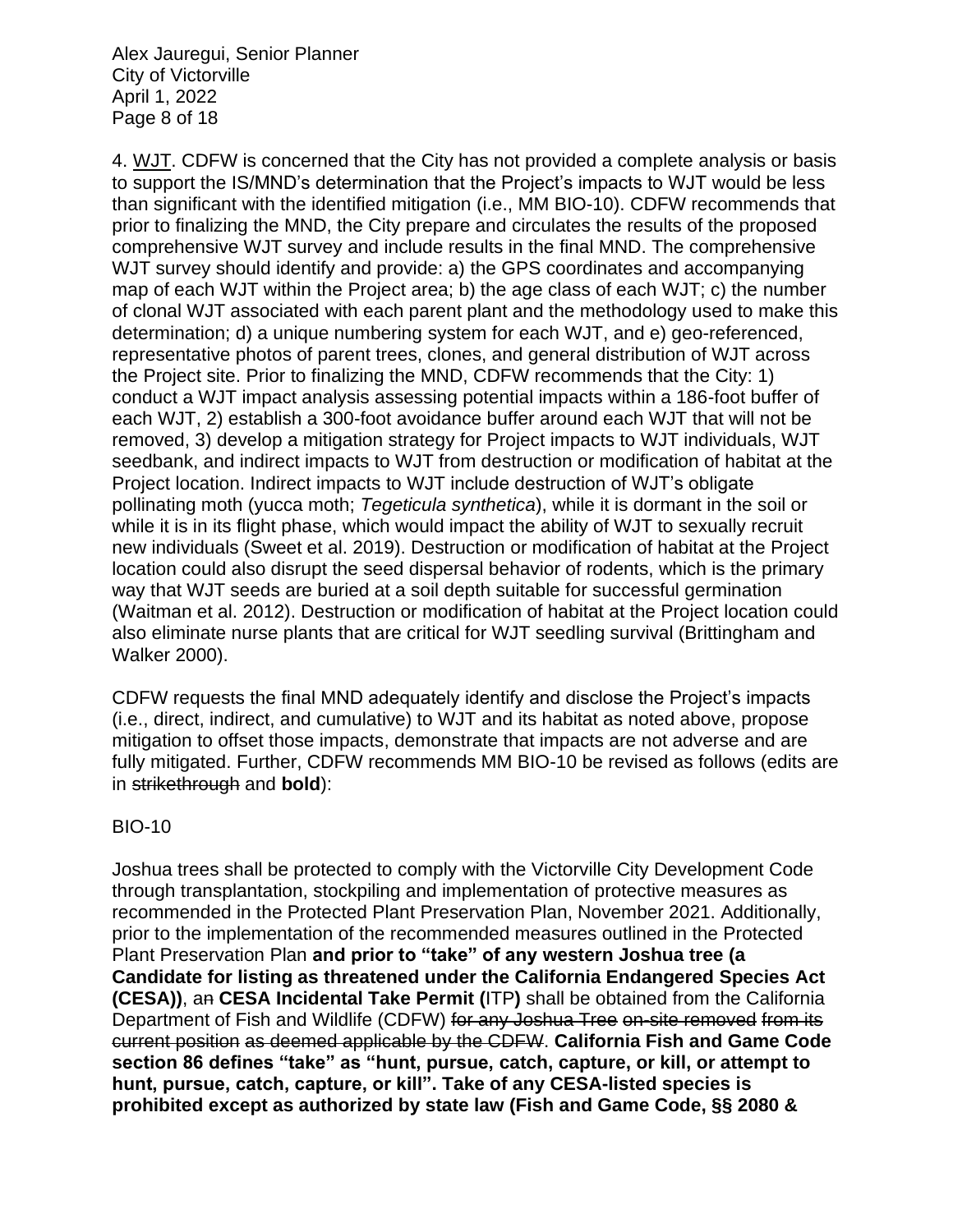Alex Jauregui, Senior Planner City of Victorville April 1, 2022 Page 9 of 18

**2085). Permanent protection and perpetual management of compensatory habitat is necessary and required pursuant to CESA to fully mitigate Project-related impacts of the taking of a CESA-listed species. CDFW recommends permanent protection of WJT habitat through establishing a conservation easement, developing of a long-term management plan, and establish sufficient funding to implement management plan tasks in perpetuity. These tasks should be completed before starting Project ground-disturbing activities or by providing financial security. In order to execute an ITP, CDFW requires documentation of CEQA compliance. CDFW requires the CEQA document have a State Clearing House number, show proof of filing fees, and proof the document has been circulated.**

5. LSA Notification. CDFW recommends MM BIO-12 be revised as follows (edits are in strikethrough and **bold**):

## BIO-12

Unless otherwise deemed unnecessary by applicable reviewing agencies (e.g. U.S. Army Corps of Engineers, Regional Water Quality Control Board, and the California Department of Fish and Wildlife), a Jurisdictional Delineation shall be prepared to determine if waterways are present within the project footprint. If these potential jurisdictional features are within the project footprint, **CDFW recommends** a jurisdictional delineation of waters of the State be performed and a **LSA** notification package shall be submitted to **CDFW** applicable agencies for review and possible approval and approval prior to **initiation of** project **activities** development. If **through an LSA Notification,** impacts to a jurisdictional drainage feature **Fish and Game Code section 1602 resources** are determined **by CDFW** to be included in the projects scope of work, **an LSA Agreement** the necessary permits pursuant to Sections 404 and 401 of the Clean Water Act and Section 1602 of the Fish and Game Code shall be prepared **by CDFW, and shall include appropriate avoidance, minimization and mitigation** measures, as determined by CDFW accordingly.

6**.** Sensitive Plants. CDFW recommends MM BIO-15 below be adopted by the City prior to finalizing the MND:

#### **BIO-15**

**Prior to Project implementation, and during the appropriate season, the City shall conduct botanical field surveys following protocols set forth in the 'Protocols for Surveying and Evaluating Impacts to Special Status Native Plant Populations and Sensitive Natural Communities' (CDFW 2018). The surveys shall be conducted by a CDFW-approved botanist(s) experienced in conducting floristic botanical field surveys, knowledgeable of plant taxonomy and plant community ecology and classification, familiar with the plants of the area, including special-status and locally significant plants, and familiar with the**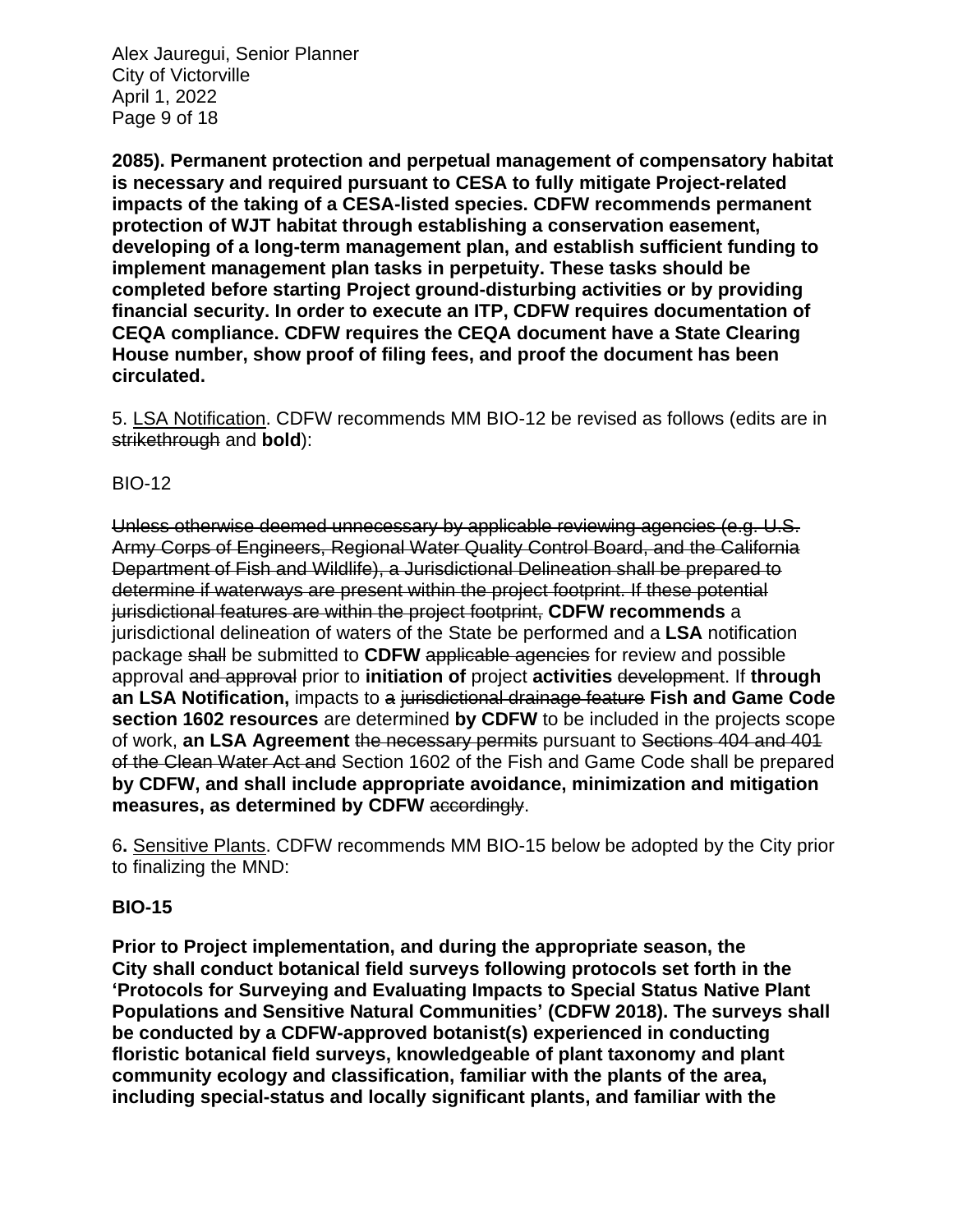Alex Jauregui, Senior Planner City of Victorville April 1, 2022 Page 10 of 18

**appropriate state and federal statutes related to plants and plant collecting. The botanical field surveys shall be conducted at the appropriate time of year when plants will both be evident and identifiable (usually, during flowering or fruiting) and, in a manner, which maximizes the likelihood of locating special-status plants and sensitive natural communities that may be present. Botanical field surveys shall be conducted floristic in nature, meaning that every plant taxon that occurs in the Project area is identified to the taxonomic level necessary to determine rarity and listing status.**

**If any rare plants or sensitive vegetation communities are identified, the City shall either avoid the plant(s), by establishing an appropriate avoidance buffer, or mitigate the loss of the plant(s) through the purchase of mitigation credits from a CDFW-approved bank, or by land acquisition and conservation at a minimum 3:1 (replacement-to-impact) ratio. Note that a higher ratio may be warranted if the proposed mitigation lands are located far from the Project site (i.e., within a separate watershed).**

**If the Project has the potential to impact a State-listed plant species, the City should apply for a California Endangered Species Act Incidental Take Permit with the California Department of Fish and Wildlife.**

## **ENVIRONMENTAL DATA**

CEQA requires that information developed in Environmental Impact Reports and Negative Declarations be incorporated into a database which may be used to make subsequent or supplemental environmental determinations. (Pub. Resources Code, § 21003, subd. (e).). Accordingly, please report any special-status species and natural communities detected during Project surveys to the California Natural Diversity Database (CNDDB). The CNNDB field survey form can be found at the following link: [http://www.dfg.ca.gov/biogeodata/cnddb/pdfs/CNDDB\\_FieldSurveyForm.pdf.](http://www.dfg.ca.gov/biogeodata/cnddb/pdfs/CNDDB_FieldSurveyForm.pdf) The completed form can be mailed electronically to CNDDB at the following email address: [CNDDB@wildlife.ca.gov.](mailto:cnddb@dfg.ca.gov) The types of information reported to CNDDB can be found at the following link: [http://www.dfg.ca.gov/biogeodata/cnddb/plants\\_and\\_animals.asp.](http://www.dfg.ca.gov/biogeodata/cnddb/plants_and_animals.asp)

## **FILING FEES**

The Project, as proposed, would have an impact on fish and/or wildlife, and assessment of filing fees is necessary. Fees are payable upon filing of the Notice of Determination by the Lead Agency and serve to help defray the cost of environmental review by CDFW. Payment of the fee is required in order for the underlying Project approval to be operative, vested, and final. (Cal. Code Regs, tit. 14, § 753.5; Fish & G. Code, § 711.4; Pub. Resources Code, § 21089.)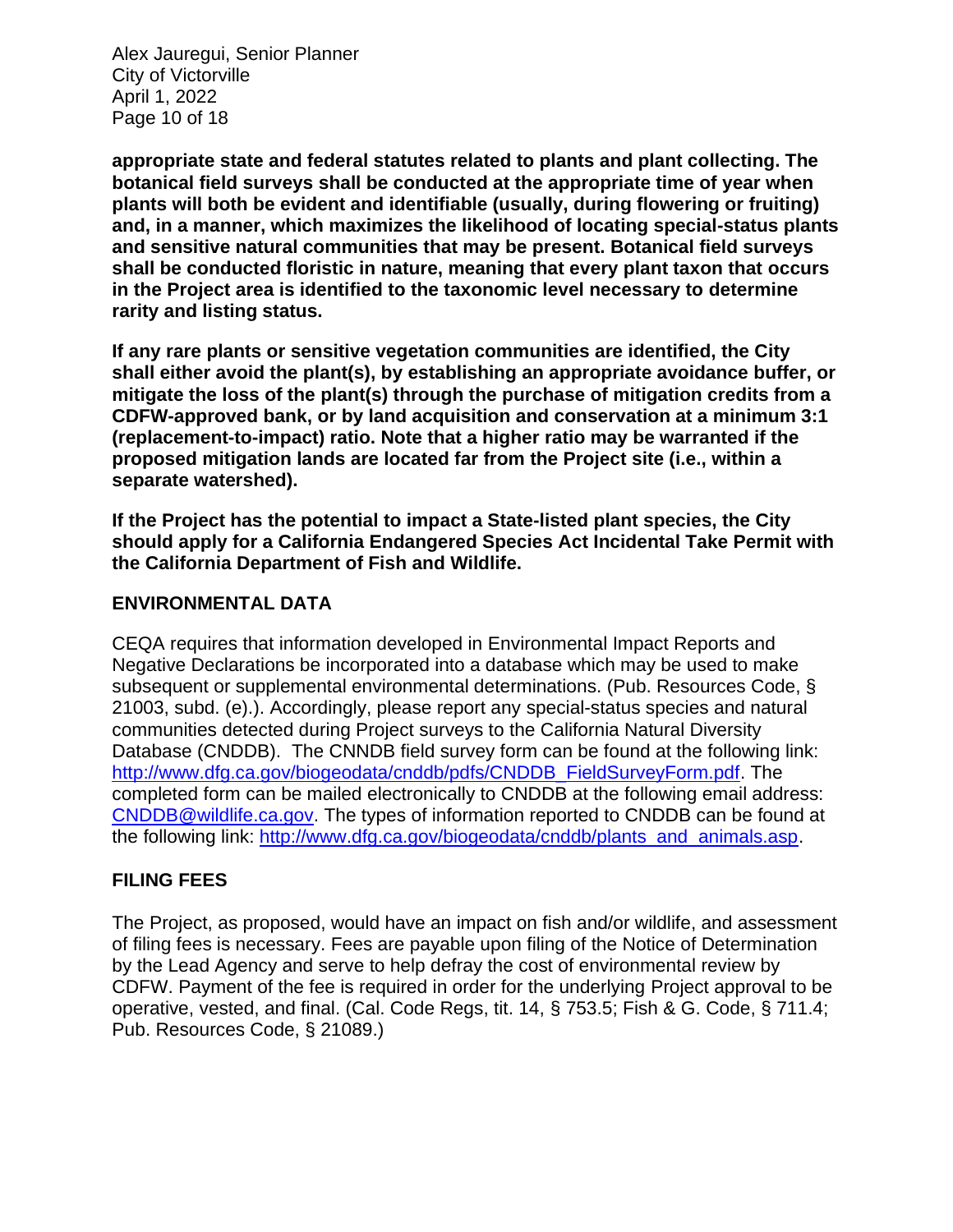Alex Jauregui, Senior Planner City of Victorville April 1, 2022 Page 11 of 18

### **CONCLUSION**

CDFW requests that the City include in the final MND the suggested mitigation measures (Attachment 1) offered by CDFW to avoid, minimize and mitigate and thus reduce Project impacts to fish and wildlife resources.

CDFW appreciates the opportunity to comment on the MND for the Tentative Tract Map Case No. PLN16-00006 (TTM 20262) Project (SCH No. 2022030159). CDFW hopes our comments will assist the City of Victorville in identifying and mitigating Project impacts on biological resources.

If you should have any questions pertaining to the comments provided in this letter, please contact Corina Jimenez, Environmental Scientist at [Corina.Jimenez@wildlife.ca.gov.](mailto:Corina.Jimenez@wildlife.ca.gov)

## **ATTACHMENTS**

Attachment 1: MMRP for CDFW-Proposed Mitigation Measures

Sincerely,

Magdalena Rodriguez

Alisa Ellsworth Environmental Program Manager

ec: Office of Planning and Research, State Clearinghouse, Sacramento [state.clearinghouse@opr.ca.gov.](mailto:state.clearinghouse@opr.ca.gov)

#### **REFERENCES**

- Brittingham, S. and L. R. Walker. 2000. Facilitation of *Yucca brevifolia* recruitment by Mojave Desert shrubs. Western North American Naturalist 60(4): 374- 383.
- California Department of Fish and Game (CDFG). 2012. Staff report on burrowing owl mitigation. State of California, Natural Resources Agency. Available for downloadat: [http://www.dfg.ca.gov/wildlife/nongame/survey\\_monitor.html](http://www.dfg.ca.gov/wildlife/nongame/survey_monitor.html)
- California Department of Fish and Wildlife. 2018. Protocols for Surveying and Evaluating Impacts to Special Status Native Plant Populations and SensitiveNatural Communities. Available for download at: https://nrm.dfg.ca.gov/FileHandler.ashx?DocumentID=18959&inline

For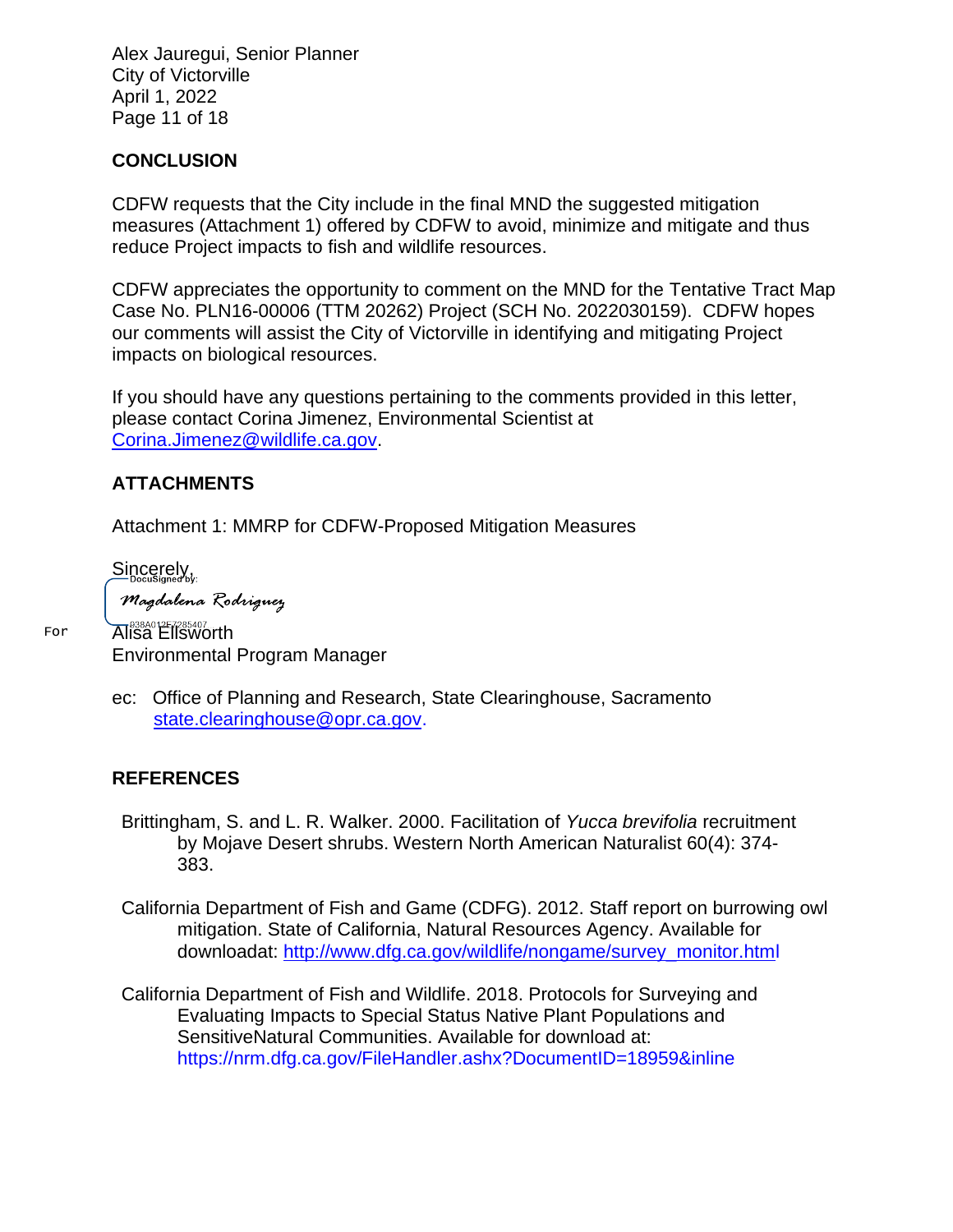Alex Jauregui, Senior Planner City of Victorville April 1, 2022 Page 12 of 18

- Sweet, L. C., T. Green, J. G. C. Heintz, N. Frakes, N. Graver, J. S. Rangitsch, J. E. Rodgers, S. Heacox, and C. W. Barrows. 2019. Congruence between future distribution models and empirical data for an iconic species at Joshua Tree National Park. Ecosphere 10(6): e02763.
- Vander Wall, S.B., T.C. Esque, B.A. Waitman, D.F. Haines, and M.G. Garnett. 2006. Joshua tree (*Yucca brevifolia*) seeds are dispersed by seed-caching rodents. Ecoscience 13: 539-543.
- Waitman, B. A., S. B. Vander Wall, and T. C. Esque. 2012. Seed dispersal and seed fate in Joshua tree (*Yucca brevifolia*). Journal of Arid Environments 81: 1-8.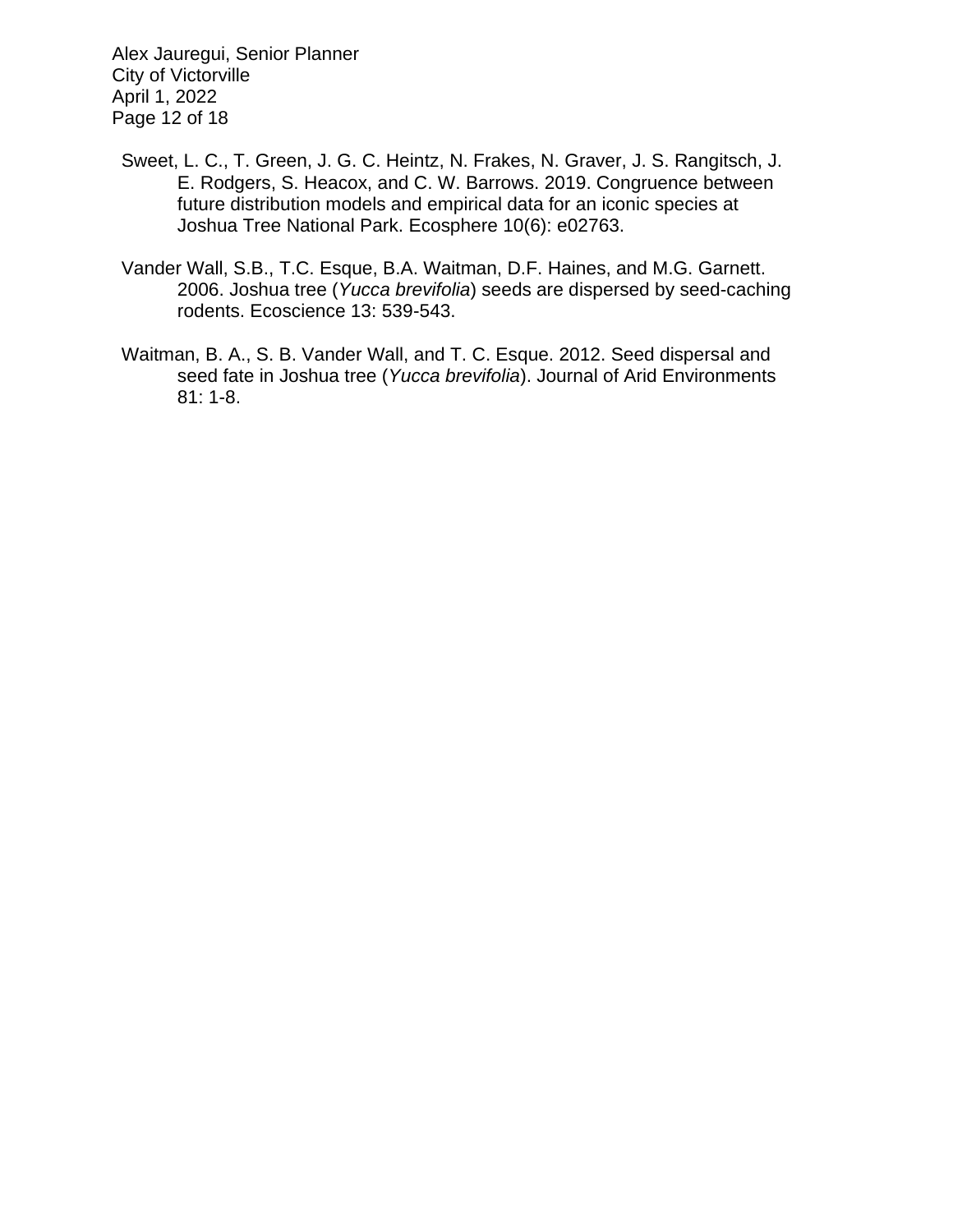Alex Jauregui, Senior Planner City of Victorville April 1, 2022 Page 13 of 18

## **ATTACHMENT 1: MITIGATION MONITORING AND REPORTING PROGRAM (MMRP)**

## **PURPOSE OF THE MMRP**

The purpose of the MMRP is to ensure compliance with mitigation measures during Project implementation. Mitigation measures must be implemented within the time periods indicated in the table below.

## **TABLE OF MITIGATION MEASURES**

The following items are identified for each mitigation measure: Mitigation Measure, Implementation Schedule, and Responsible Party. The Mitigation Measure column summarizes the mitigation requirements. The Implementation Schedule column shows the date or phase when each mitigation measure will be implemented. The Responsible Party column identifies the person or agency that is primarily responsible for implementing the mitigation measure.

| <b>Mitigation Measure</b>                                                                                                                                                                                                                                                                                                                                                                                                                                                                                                                                                                                                                           | <b>Implementation Responsible</b><br><b>Schedule</b>                            | <b>Party</b>         |
|-----------------------------------------------------------------------------------------------------------------------------------------------------------------------------------------------------------------------------------------------------------------------------------------------------------------------------------------------------------------------------------------------------------------------------------------------------------------------------------------------------------------------------------------------------------------------------------------------------------------------------------------------------|---------------------------------------------------------------------------------|----------------------|
|                                                                                                                                                                                                                                                                                                                                                                                                                                                                                                                                                                                                                                                     |                                                                                 |                      |
| <b>BIO-1</b><br>Pre-construction surveys for Desert Tortoise, Desert<br>Kit Fox, American Badger, burrowing owls, nesting<br>birds, and sensitive plants shall be conducted on the<br>Project site and in the surrounding area in<br>accordance with California Department of Fish and<br>Wildlife approved protocols described below in BIO-7<br>(nesting birds), BIO-2 (burrowing owl), and BIO-15<br>(sensitive plants). If ground disturbing activities are<br>delayed for more than 30-days (including the<br>restarting of activities after project/ground disturbing<br>delays of 30-days or more), additional surveys shall<br>be required. | Prior to<br>commencing<br>ground- or<br>vegetation-<br>disturbing<br>activities | Project<br>Proponent |
| <b>BIO-2</b><br>No less than 14 days prior to the initiation of any<br>Project activities within suitable habitat, a qualified<br>biologist shall conduct take avoidance surveys in<br>accordance with the Staff Report on Burrowing Owl<br>Mitigation (Department of Fish and Game, March<br>2012). If no burrowing owl(s) are observed on site<br>during the take avoidance survey, a letter shall be<br>prepared by the qualified biologist documenting the                                                                                                                                                                                      | Prior to<br>commencing<br>ground- or<br>vegetation-<br>disturbing<br>activities | Project<br>Proponent |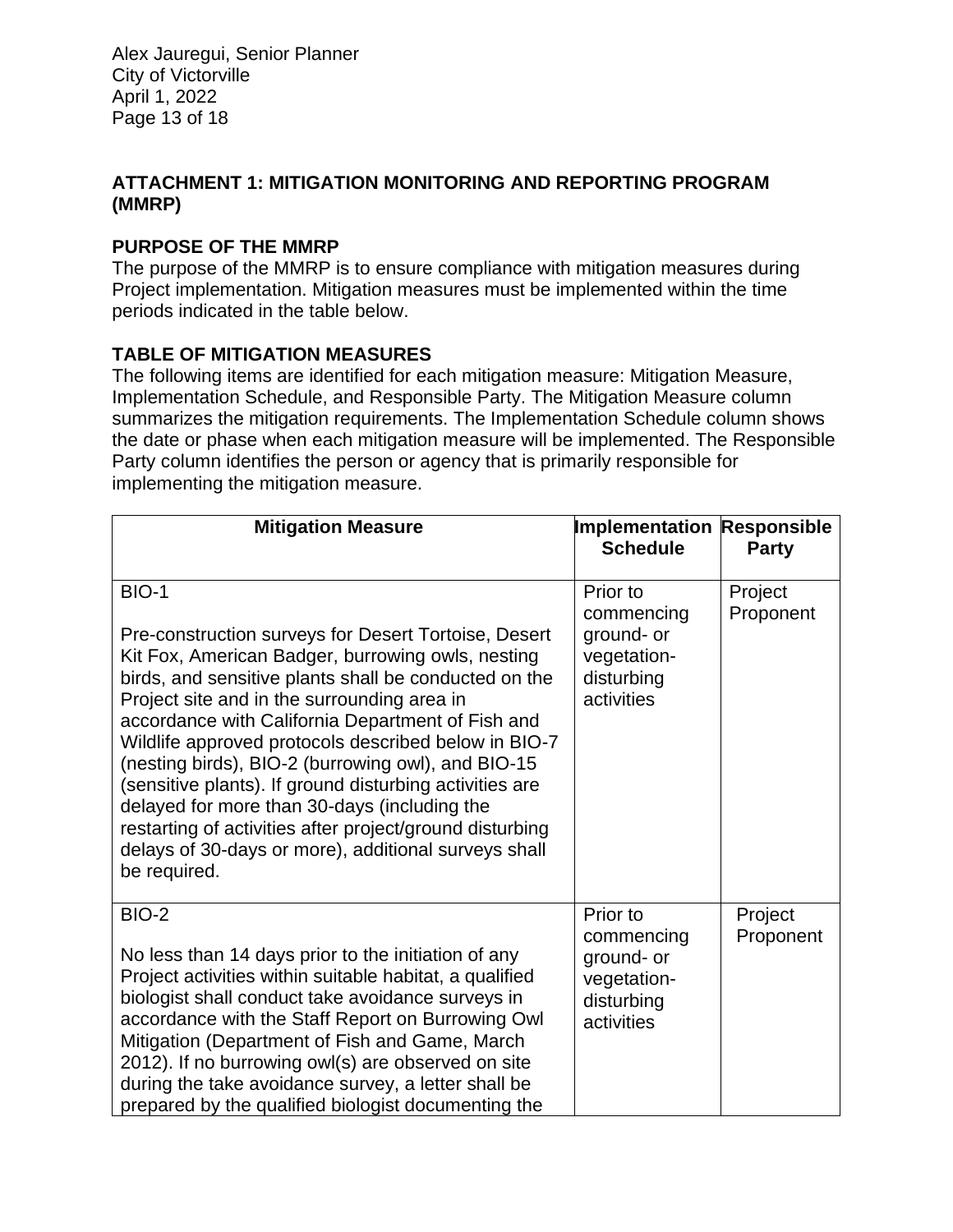Alex Jauregui, Senior Planner City of Victorville April 1, 2022 Page 14 of 18

results of the survey. The letter shall be submitted to CDFW.

If burrowing owl(s) are observed on site during the take avoidance survey, areas occupied by burrowing owls shall be avoided. If burrowing owls cannot be avoided by the Project, then the qualified biologist shall prepare and submit a passive relocation program in accordance with Appendix E (i.e., Example Components for Burrowing Owl Artificial Burrow and Exclusion Plans) of the 2012 Staff Report on Burrowing Owl Mitigation (CDFG 2012) to CDFW for review/approval prior to the commencement of disturbance activities onsite and proposed mitigation for permanent loss of occupied burrow(s) and habitat consistent with the 2012 Staff Report on Burrowing Owl Mitigation. Survey results shall be submitted to CDFW within 30 days of completion of surveys following the guidelines provided in Appendix D of the Staff Report on Burrowing Owl Mitigation (Department of Fish and Game, March 2012). If burrowing owl are present on-site the following steps shall be necessary. These steps may change upon consultation with CDFW during the impact assessment and CDFW review/approval of the passive relocation program:

- a. Occupied burrows shall not be disturbed during the nesting season (February 1 through August 31) unless a qualified biologist approved by the California Department of Fish and Game verifies through non-invasive methods that either: (1) the birds have not begun egg-laying and incubation; or (2) that juveniles from the occupied burrows are foraging independently and are capable of independent survival.
- b. If the Project cannot avoid burrowing owl, qualified biologists shall exclude all owls from active burrows using one-way doors during the non-breeding season (September 1– January 31) or during the breeding season (February 1– August 31), if a qualified biologist has determined there are no nesting owls and/or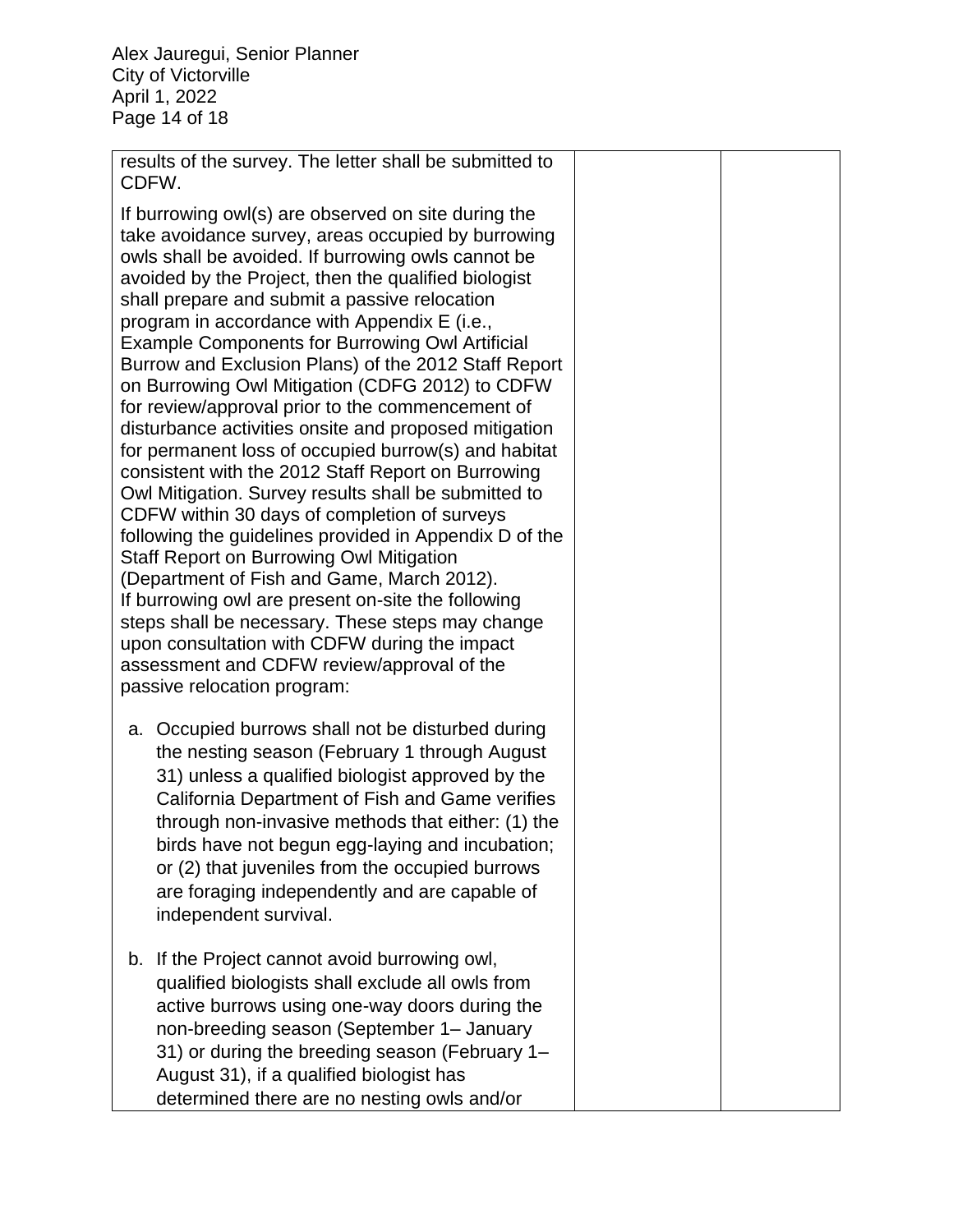juvenile owls are no longer dependent on the burrows. Concurrently, all inactive burrows and other sources of secondary refuge for burrowing owls shall be collapsed and removed from the site. c. Following a 48-hour observation period and 48 hours after installation of one-way doors, all vacated burrows shall be collapsed. d. A qualified biologist shall conduct a postexclusion survey confirming the absence of borrowing owls on the site. When a qualified biologist determines that burrowing owls are no longer occupying the Project site and passive relocation is complete, construction activities may begin. A final letter report shall be prepared by the qualified biologist documenting the results of the passive relocation and provided to CDFW. Should newly occupied burrows be discovered on the site the exclusion shall be repeated as outlined in the CDFW-approved passive relocation program. e. A final clearance survey confirming the absence of active burrowing owls burrows shall be conducted within 2-hours of initiating project activities. f. Compensatory burrowing owl-occupied mitigation lands and the acquisition and conservation thereof for permanent impacts to nesting, occupied, and satellite burrows and burrowing owl habitat shall be provided by the applicant/developer in accordance with CDFW requirements outlined in the Staff Report on Burrowing Owl Mitigation (Department of Fish and Game, March 2012) at no less than a 2:1 (replacement-to-impact) ratio.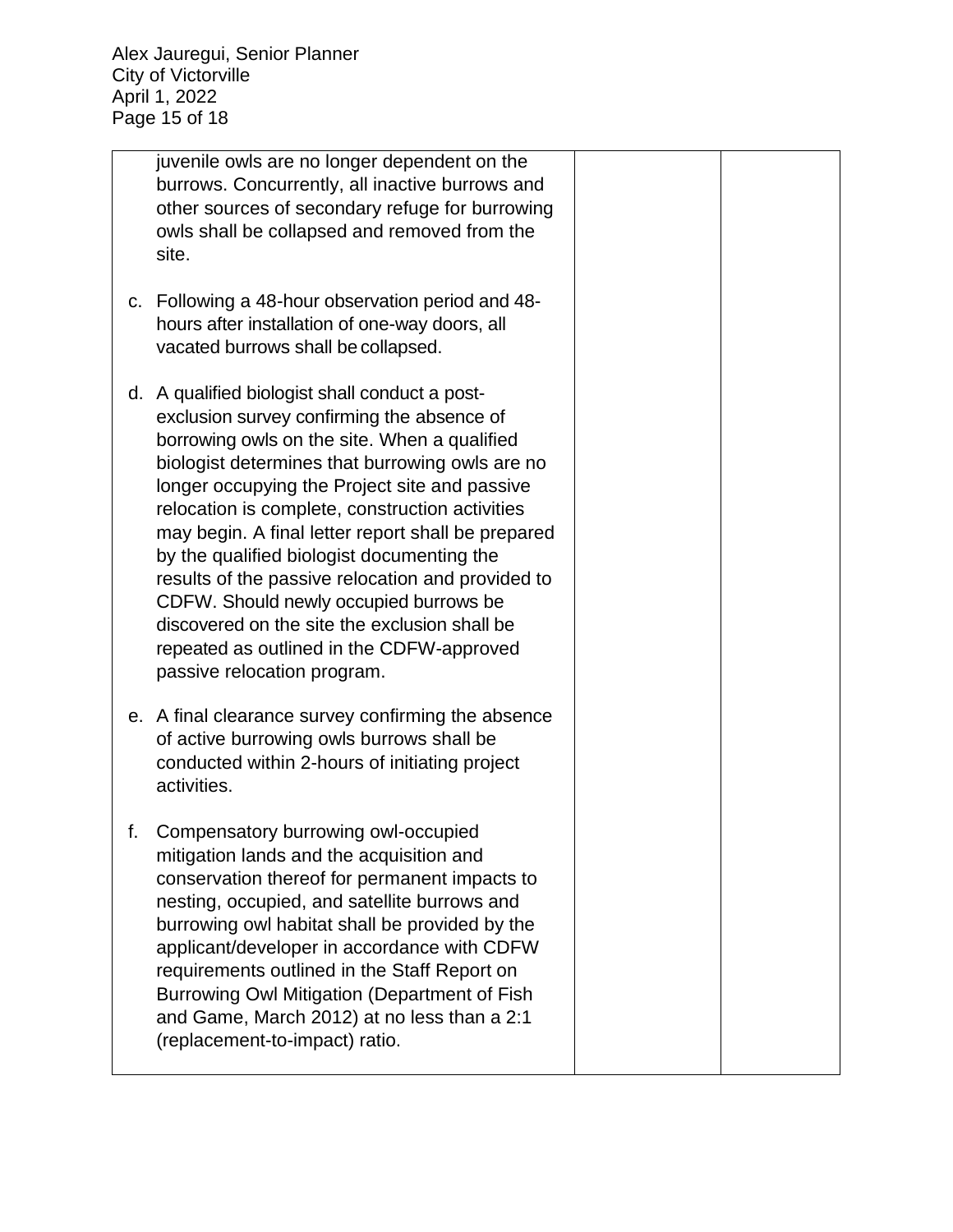Alex Jauregui, Senior Planner City of Victorville April 1, 2022 Page 16 of 18

| <b>BIO-7</b>                                                                                                                                                                                                                                                                                                                                                                                                                                                                                                                                                                                                                                                                                                                                                                                                                                                                                                                                                                                                                                                                                                                                                                                                                                                                                                                                                                                                                                                                                       | Prior to                                                            | Project              |
|----------------------------------------------------------------------------------------------------------------------------------------------------------------------------------------------------------------------------------------------------------------------------------------------------------------------------------------------------------------------------------------------------------------------------------------------------------------------------------------------------------------------------------------------------------------------------------------------------------------------------------------------------------------------------------------------------------------------------------------------------------------------------------------------------------------------------------------------------------------------------------------------------------------------------------------------------------------------------------------------------------------------------------------------------------------------------------------------------------------------------------------------------------------------------------------------------------------------------------------------------------------------------------------------------------------------------------------------------------------------------------------------------------------------------------------------------------------------------------------------------|---------------------------------------------------------------------|----------------------|
| All Project activities on-site shall be conducted<br>outside of nesting bird season (typically September<br>16 through December 31 to the maximum extent<br>feasible. If Project activities begin during the non-<br>nesting season, a pre-construction sweep shall be<br>performed to verify the absence of nesting birds. A<br>qualified biologist shall conduct the pre-activity sweep<br>within the Project areas (including access routes) and<br>a 300- foot buffer surrounding the Project areas,<br>within 2 hours prior to initiating Project activities.                                                                                                                                                                                                                                                                                                                                                                                                                                                                                                                                                                                                                                                                                                                                                                                                                                                                                                                                 | commencing<br>ground- or<br>vegetation-<br>disturbing<br>activities | Proponent            |
| If Project activities begin during the nesting bird<br>season (generally, raptor nesting season is January 1<br>through September 15; and passerine bird nesting<br>season is February 1 through September 1), a<br>qualified biologist shall conduct pre-project nesting<br>bird surveys, implement nest avoidance buffers, and<br>conduct monitoring at all active nests within the work<br>area and surrounding 300-foot buffer. Nesting bird<br>surveys shall be conducted by a qualified biologist<br>within 300 feet of all work areas, no more than 3 days<br>prior to commencement of project activities. If active<br>nests containing eggs or young are found, a qualified<br>biologist shall establish an appropriate nest buffer.<br>Nest buffers are species-specific and range from 100<br>feet for passerines and 300 feet for raptors,<br>depending on the planned activity's level of<br>disturbance, site conditions, and the observed bird<br>behavior. A smaller buffer may be determined by the<br>qualified biologist familiar with the nesting phenology<br>of the nesting species. Established buffers shall<br>remain until a qualified biologist determines the young<br>have fledged or the nest is no longer active. Active<br>nests shall be monitored until the qualified biologist<br>has determined the young have fledged or the project<br>is finished. The qualified biologist has the authority to<br>stop work if nesting pairs exhibit signs of disturbance. |                                                                     |                      |
| <b>BIO-10</b>                                                                                                                                                                                                                                                                                                                                                                                                                                                                                                                                                                                                                                                                                                                                                                                                                                                                                                                                                                                                                                                                                                                                                                                                                                                                                                                                                                                                                                                                                      | Prior to<br>commencing                                              | Project<br>Proponent |
| Joshua trees shall be protected to comply with the<br>Victorville City Development Code through<br>transplantation, stockpiling and implementation of                                                                                                                                                                                                                                                                                                                                                                                                                                                                                                                                                                                                                                                                                                                                                                                                                                                                                                                                                                                                                                                                                                                                                                                                                                                                                                                                              | ground- or<br>vegetation-                                           |                      |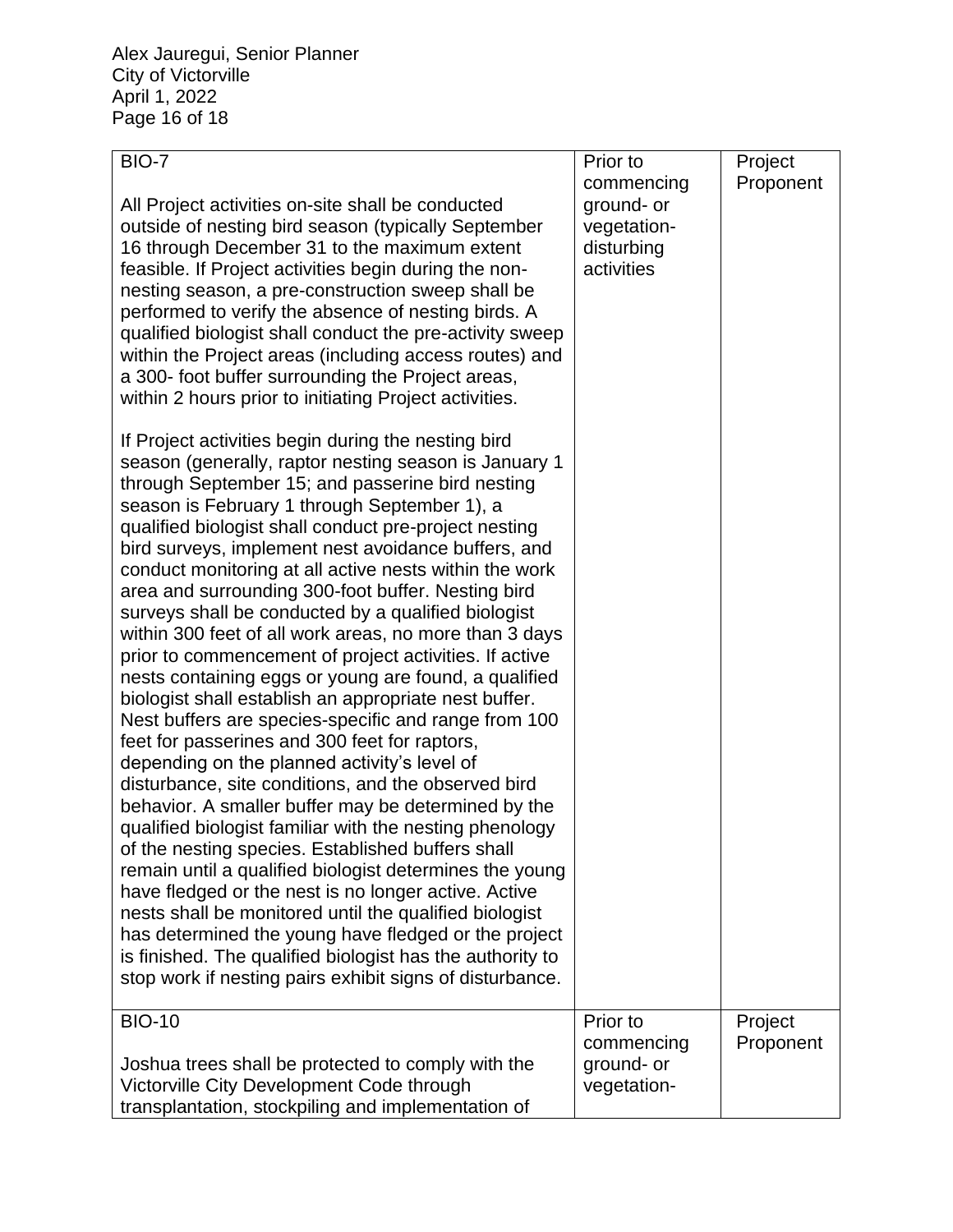Alex Jauregui, Senior Planner City of Victorville April 1, 2022 Page 17 of 18

| protective measures as recommended in the<br>Protected Plant Preservation Plan, November 2021.<br>Additionally, prior to the implementation of the<br>recommended measures outlined in the Protected<br>Plant Preservation Plan and prior to "take" of any<br>western Joshua tree (a Candidate for Threatened<br>California Endangered Species Act (CESA)-listed<br>species), a CESA Incidental Take Permit (ITP) shall<br>be obtained from the California Department of Fish<br>and Wildlife (CDFW). California Fish and Game Code<br>Section 86 defines "take" as "hunt, pursue, catch,<br>capture, or kill, or attempt to hunt, pursue, catch,<br>capture, or kill". Take of any CESA-listed species is<br>prohibited except as authorized by state law (Fish<br>and Game Code, §§ 2080 & 2085). Permanent<br>protection and perpetual management of<br>compensatory habitat is necessary and required<br>pursuant to CESA to fully mitigate Project-related<br>impacts of the taking of CESA-listed species. CDFW<br>recommends permanent protection through a<br>conservation easement, development of a long-term<br>management plan, and funding sufficient to<br>implement management plan tasks in perpetuity<br>which should be completed before starting Project<br>ground-disturbing activities or by providing financial<br>security. In order to execute an ITP, CDFW requires<br>documentation of CEQA compliance. CDFW requires<br>the CEQA document have a state clearing house<br>number, show proof of filing fees, and proof the<br>document has been circulated. | disturbing<br>activities                                            |           |
|---------------------------------------------------------------------------------------------------------------------------------------------------------------------------------------------------------------------------------------------------------------------------------------------------------------------------------------------------------------------------------------------------------------------------------------------------------------------------------------------------------------------------------------------------------------------------------------------------------------------------------------------------------------------------------------------------------------------------------------------------------------------------------------------------------------------------------------------------------------------------------------------------------------------------------------------------------------------------------------------------------------------------------------------------------------------------------------------------------------------------------------------------------------------------------------------------------------------------------------------------------------------------------------------------------------------------------------------------------------------------------------------------------------------------------------------------------------------------------------------------------------------------------------------------------------------------------------|---------------------------------------------------------------------|-----------|
| <b>BIO-12</b>                                                                                                                                                                                                                                                                                                                                                                                                                                                                                                                                                                                                                                                                                                                                                                                                                                                                                                                                                                                                                                                                                                                                                                                                                                                                                                                                                                                                                                                                                                                                                                         | Prior to                                                            | Project   |
| CDFW recommends a jurisdictional delineation and<br>LSA notification package be submitted to CDFW for<br>review prior to initiation of project activities. If through<br>an LSA Notification, impacts to Fish and Game Code<br>section 1602 resources are determined by CDFW to<br>be included in the projects scope of work, an LSA<br>Agreement pursuant to Section 1602 of the Fish and<br>Game Code shall be prepared by CDFW, and shall<br>include appropriate mitigation, as determined by<br>CDFW.                                                                                                                                                                                                                                                                                                                                                                                                                                                                                                                                                                                                                                                                                                                                                                                                                                                                                                                                                                                                                                                                             | commencing<br>ground- or<br>vegetation-<br>disturbing<br>activities | Proponent |